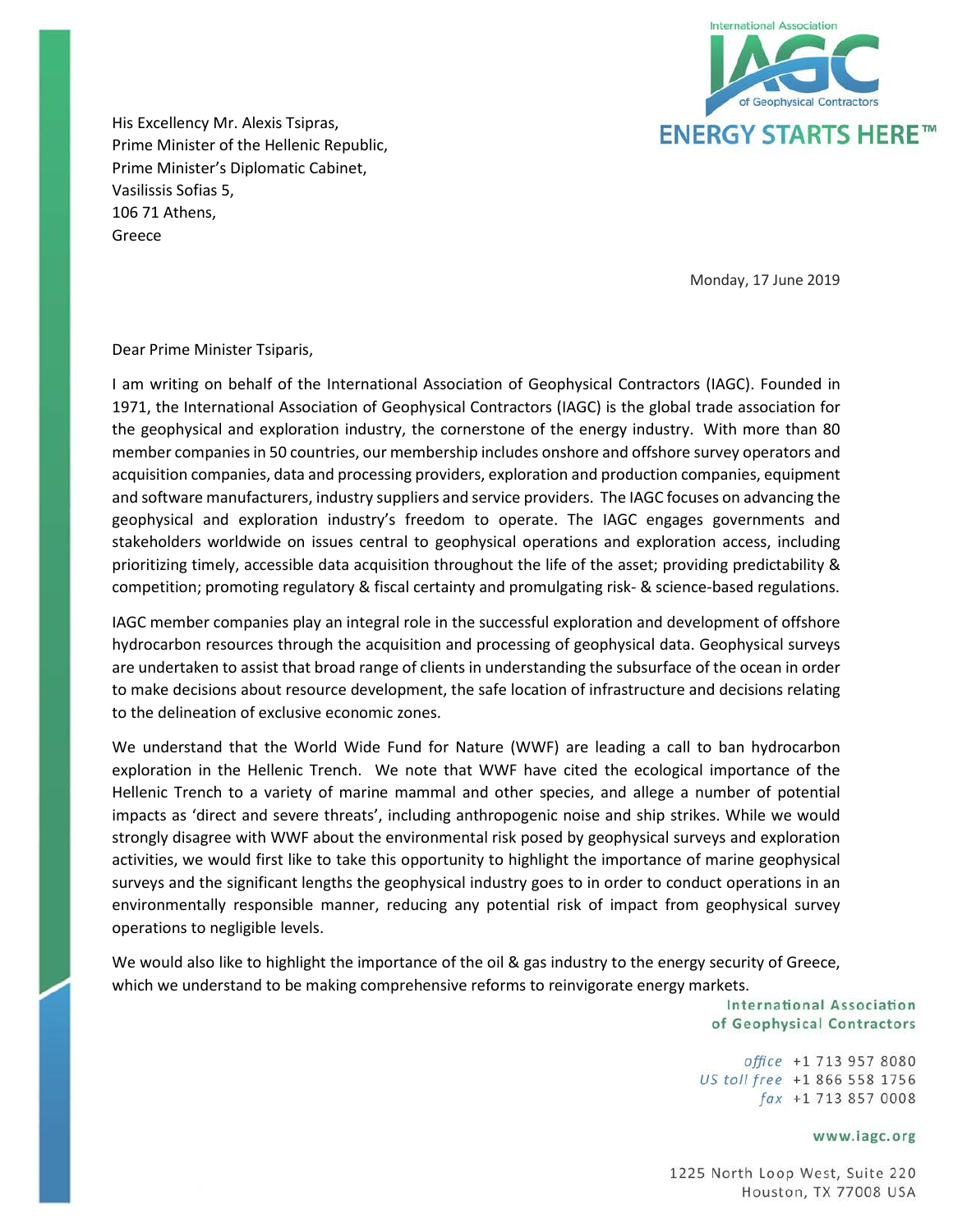Since the peaks of 2006-2008, oil and natural gas production have declined, though both are understood to be increasing again, according to data from the International Energy Agency. The work of the Hellenic Hydrocarbon Resources Management company is to be commended in helping to make Greece an attractive destination for international investment. IAGC views positively the steps to ensure workable licensing, legal and fiscal regimes in order to encourage operations in both proven and frontier areas.

### **Marine Geophysical Surveys**

By determining geological features below the sea floor, marine seismic surveys are a vital part of exploring for oil and gas. The survey is conducted by sending acoustic waves into the various buried rock layers beneath the sea floor and then recording the time it takes for each wave to bounce back while measuring the various characteristics of each returning wave. In water, the energy source is typically an array of different sized air-chambers, filled with compressed air. The source array is towed behind a seismic survey vessel and releases pressurized air into the water. The returning sound waves are detected and recorded by hydrophones that are spaced out along a series of cables.

Similar to an ultrasound imaging a human body, seismic surveys generate images below the surface of the earth tens of thousands of feet and accurately image the Earth's subsurface before a single well is drilled. Modern seismic imaging reduces risk by increasing the likelihood that exploratory wells will successfully tap hydrocarbons and decreasing the number of wells that need to be drilled in a given area. Seismic surveys also reduce associated safety and environment risks and the overall footprint of exploration. Because survey activities are temporary and transitory, they are the least intrusive and most cost-effective means to understanding where recoverable oil and gas resources likely exist.

Geophysical surveys have environmental benefits which reduce the overall impact of oil and gas exploration and extraction processes beginning with a reduction in areas to those with only the most prospectively. Any time a well is drilled, either when trying to find oil and gas or when developing a reservoir for production, geophysical technologies can reduce many risks. Images of the earth's subsurface that seismic creates can illuminate potential hazards for drilling to ensure it is as safe, reliable and efficient as possible. For example, analysis of a subsurface in advance of drilling is only available through seismic techniques and supports the design of well trajectories that can reach the oil or gas reservoir while avoiding any hazardous highly over-pressured zones that could cause potentially serious issues.

Before picking an exact drilling location, companies utilize geophysical technology to perform hazard surveys to look for geologic hazards on the sea bottom and in the shallow subsurface that could affect the drilling of a well. Features such as a steeply dipping or unstable sea bottom are hazardous and must be avoided in positioning rigs. Likewise, shallow gas pockets, faults, and/or abnormally pressured sands can cause severe problems during the drilling of a well if not known about in advance. To avoid these problems, high resolution seismic surveys are conducted. The resulting data pinpoints and enables the avoidance of potential hazards.

Geophysical technology enables oil and gas operators to accurately predict the fluid pressures and rock fracture pressures in the subsurface from 3D seismic data and offset well data before a new well is drilled.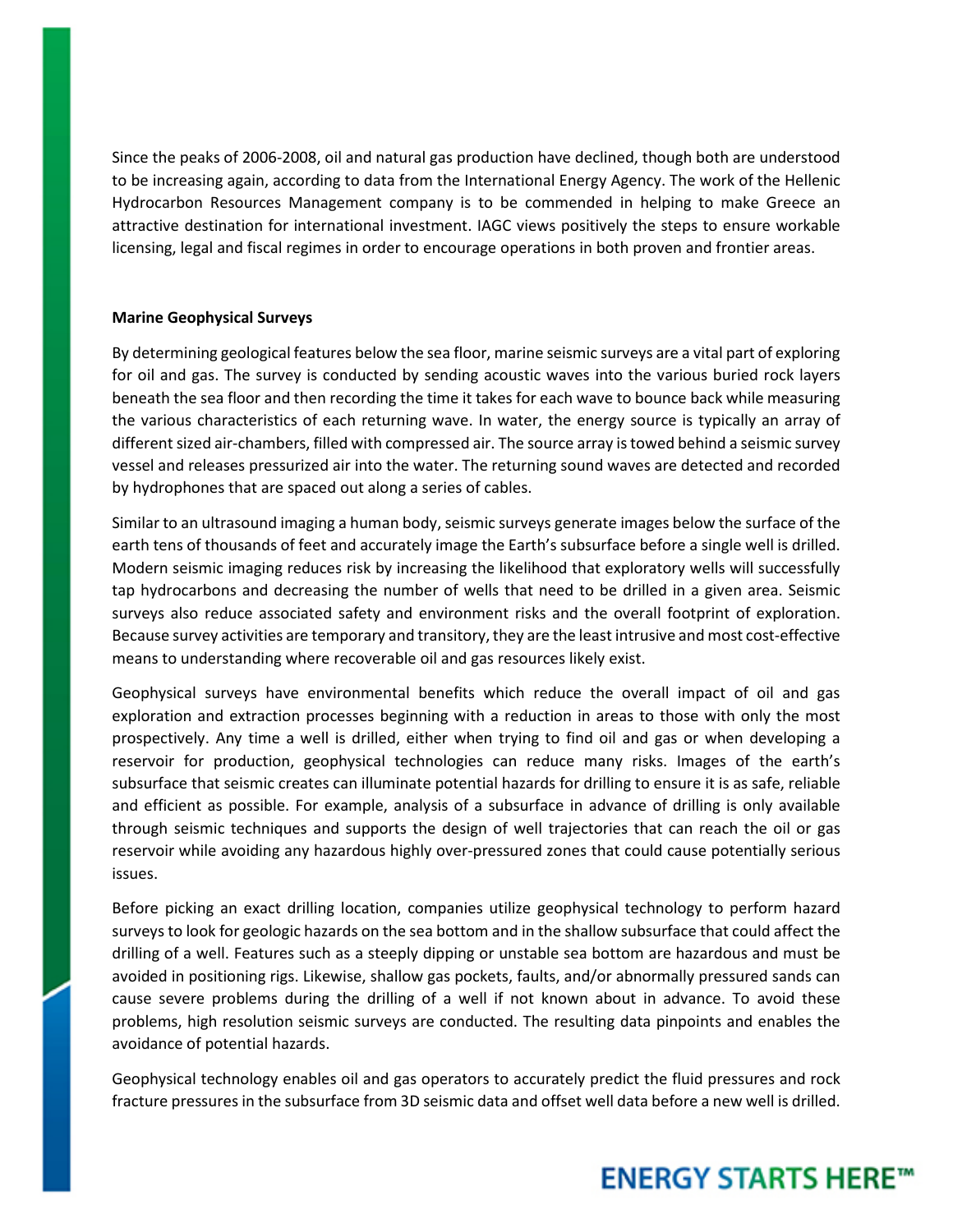This information is critical for the safe drilling of wells with no environmental incidents so that unexpected surges of high-pressure fluids won't get into the well during drilling. Once oil or gas is found, and a reservoir is being developed and produced, seismic images increase the understanding of the reservoir and optimize development plans. More efficient oil and gas extraction requires fewer wells while increasing the production of hydrocarbons.

High resolution geophysical survey techniques are also used in the planning of stages for a variety of offshore infrastructure such as wind turbine generators and other marine renewable energy devices, liquid natural gas (LNG) terminals, as well as port facilities. All such infrastructure requires detailed knowledge both of the seabed topography, and the subsurface in order to plan for the design and safe installation of foundations that maximise the lifespan of any infrastructure. A further application of geophysical survey techniques, often in advance of infrastructure development, is the search and identification of unexploded ordnance (UXO) from wartime bombing campaigns by Allied and Axis forces, sea mines and wrecks of both ships and planes. Such devices pose a risk to a variety of ocean users such as those planning to install infrastructure, as well as fishermen and operators of recreational craft. They also pose a risk to the environment, as any removal needs to be conducted in a controlled manner.

#### **The WWF Declaration**

WWF have presented some concerns focused on a number of points to which we provide specific responses:

#### *Auditory injury*

The WWF contend that noise from exploration activities, specifically the impulses from the compressed air seismic sources (sometimes referred to as 'airguns') can cause auditory and 'often lethal' injuries to marine mammals. While the potential for auditory injury exists within extremely close ranges to the seismic source (a few metres), it is never directly lethal. Claims of marine mammal beachings similar to those seen due to military sonars have not been substantiated and these claims do not fit the well-known conditions of sonar-related strandings, and thus cannot be discriminated from normal natural patterns of marine mammal strandings. Potential behavioral impacts vary with species, depending on the hearing sensitivity and habits of the marine mammals species of interest in relation to the frequency of the seismic source. Additionally, geophysical surveys implement extensive industry standard mitigation measures which are employed commonly in all areas of the world. An exclusion zone is established around the seismic source, typically of 500m, which encompasses an area within which sound levels drop to levels far below those which could cause even temporary impacts. This zone is monitored through the use of trained biologists as Marine Mammal Observers (MMOs) and Passive Acoustic Monitoring (PAM) technology which is deployed in order to listen for marine mammal vocalisations. Through these methods, the presence of marine species is monitored constantly, enabling the operations to be delayed, or under certain circumstances halted due to the presence of protected marine species which approach the safety zone around the seismic source. Additional measures include the gradual increase in seismic source volume over a period of time, commonly termed the 'soft-start' of 'ramp-up'.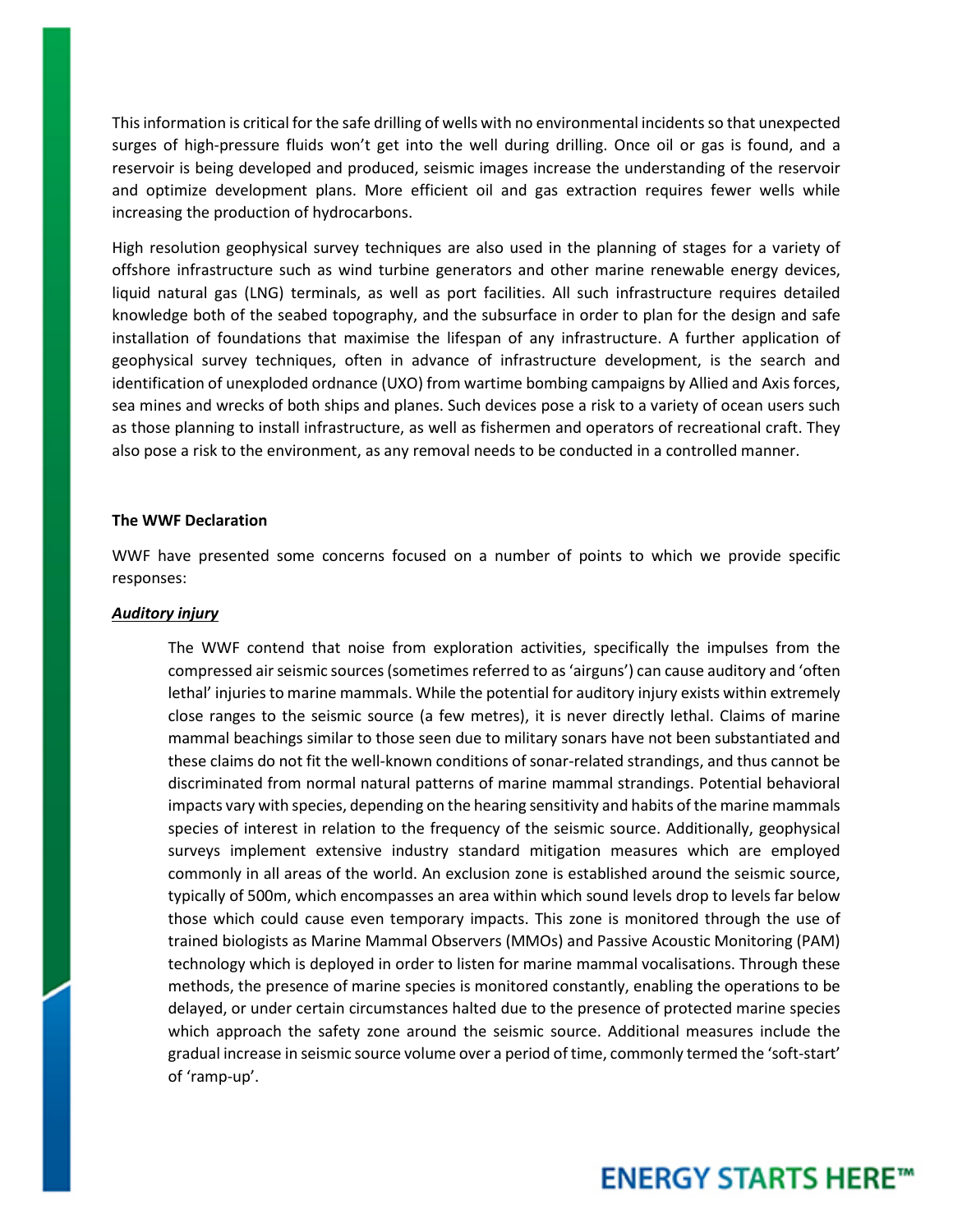More than five decades experience of worldwide seismic surveying and various research studies indicate that the risk of direct physical injury to marine mammals is extremely low, and currently there is no scientific evidence demonstrating biologically significant negative impacts on marine mammal populations.

### *Habitat displacement*

Marine geophysical surveys of all types (exploration, hazard assessment, life-of –field monitoring) are routine operations in areas with mature oil and gas sectors including the US Gulf of Mexico and the UK and Norwegian sectors of the North Sea. Geophysical surveys are conducted regularly, with no evidence of detrimental impacts to the healthy marine mammal populations present in these areas.

There is a wide body of research that has demonstrated a variety of potential behavioural reactions to underwater sounds from anthropogenic sources including geophysical surveys. Reactions can include movements away from sound sources, orienting away from sound sources, increased surface behaviour, decreased surface behaviour, etc. There is, to date, no evidence of long-term habitat displacement from the conduct of geophysical surveys which are short-duration and transitory in nature. We firmly believe, through careful management that geophysical operations and healthy marine mammal populations can coexist.

#### *Increased air and marine pollution*

The modern geophysical survey vessel fleet is one of the cleanest in operation. The geophysical industry supports the initiatives of the International Maritime Organisation (IMO) to reduce airborne emissions. Vessel operators are reducing emissions of sulphur and nitrogen oxides ( $SO<sub>x</sub>$ and NO<sub>x</sub>) through the use of low-sulphur fuels such as marine gasoil (MGO) and catalytic reduction technologies.

Vessels operators implement comprehensive ballast-water management plans and have sophisticated ballast-water filtration systems in order to eliminate the potential for introducing alien invasive species. All operators follow strict waste management plans and adhere to International Convention for the Prevention of Pollution from Ships (MARPOL) regulations with regard to preventing pollution at sea.

#### *Collision risk*

Geophysical surveys typically involve the use of a survey vessel with a large spread of in-sea equipment which includes the seismic source, and a network of cables containing receiver sensors. The presence of a support vessel or vessels is common, in order to interact with other vessel operators in the vicinity, such that they can be made aware of the operation and extent of the in-sea equipment for safety reasons. Survey operations are conducted at very low speeds, typically of the order of 4.5 to 5 knots. This reduces any potential for collisions with marine mammals to very low levels. In addition, the MMOs on board are required to maintain a watch for marine mammals during periods of transit from port to site, again helping to ensure that any potential interactions with marine life are minimised.